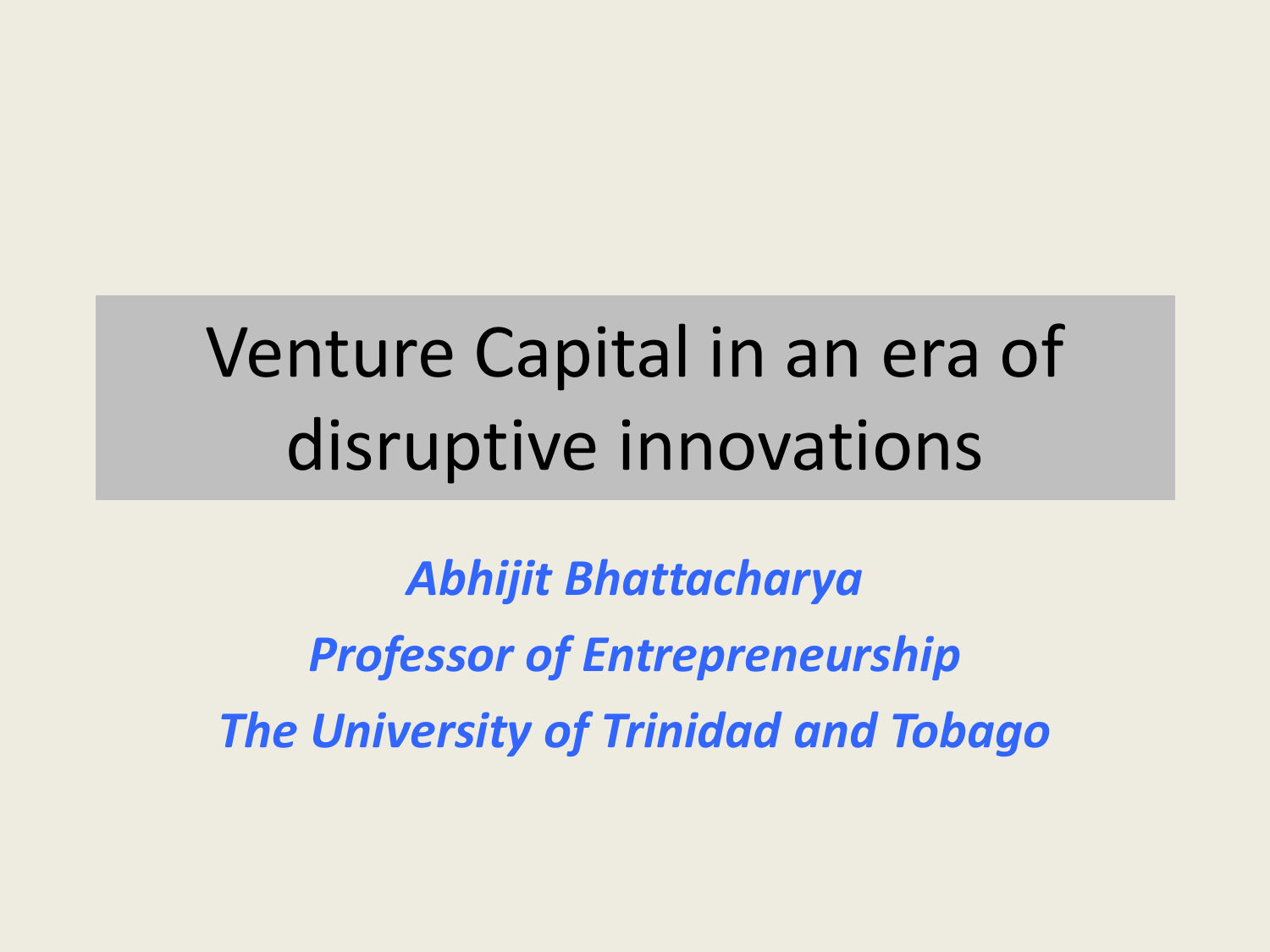**Comprehending the current growth of technology**

- **Moore's law**
- **Mesmerizing impact of exponential growth**
- **More than 35 doublings since 1958**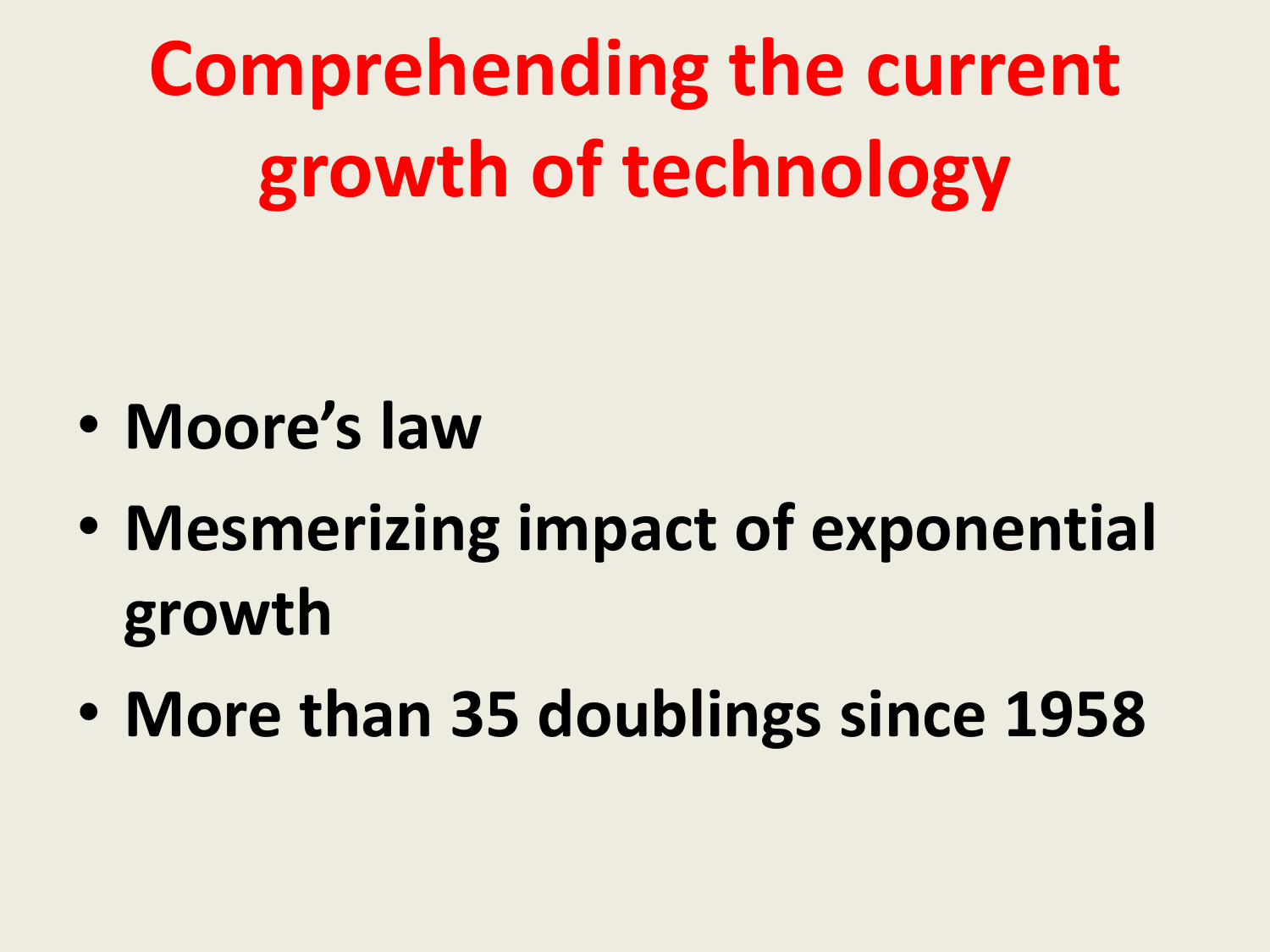### Knowledge Obsolescence

- **High growth and high obsolescence of knowledge**
- **Sony's assessment**
- **Growing need for risk capital**
- **Spread of VC investment**
- **Inadequacy of the prevalent system of VC finance**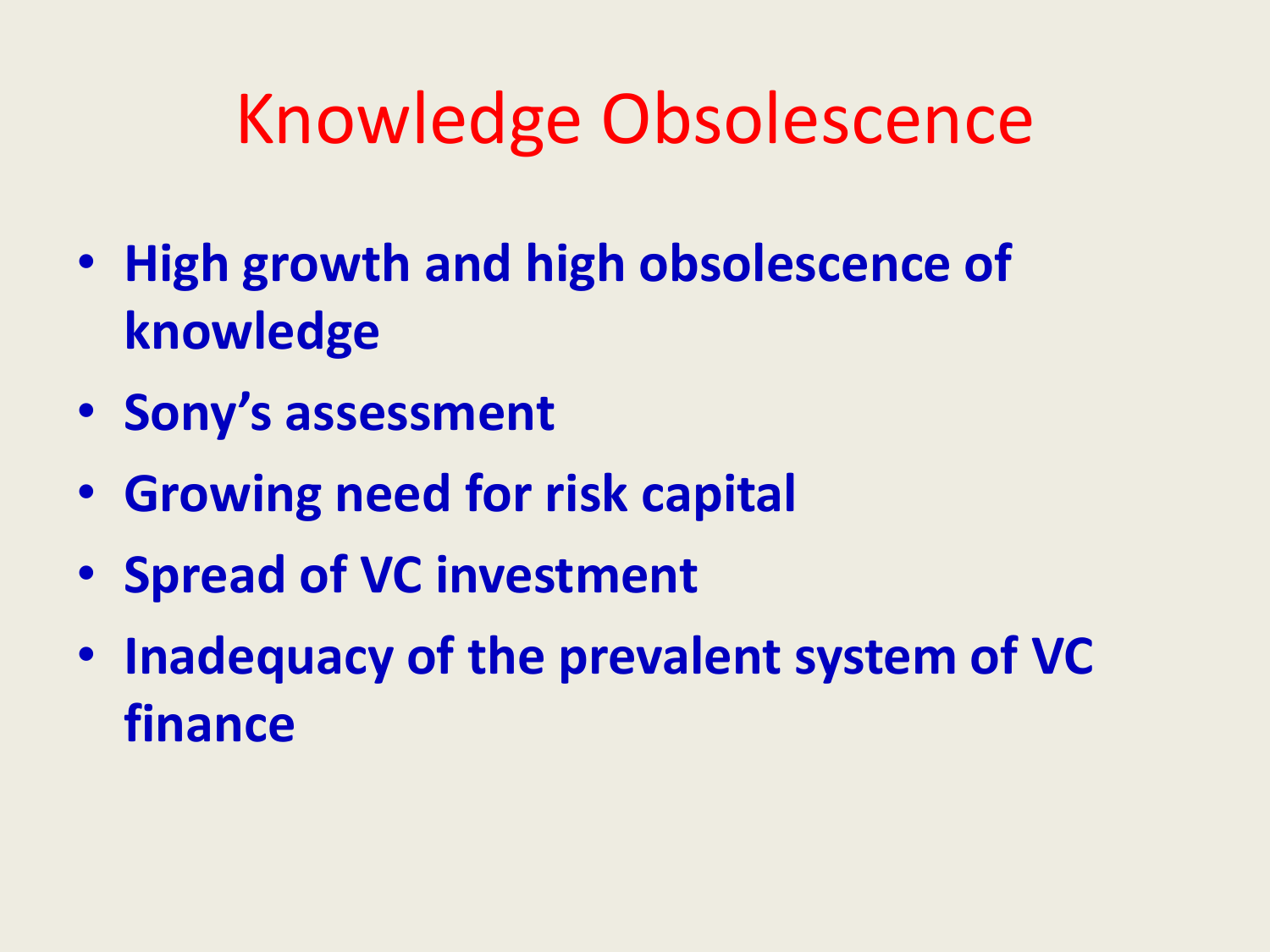#### Stage-wise Risks of VCF

| <b>Stage</b>                               | <b>Funding Period</b><br>(years) | <b>Risk Perception</b> | <b>Activities financed</b>                                                                                     |
|--------------------------------------------|----------------------------------|------------------------|----------------------------------------------------------------------------------------------------------------|
| Start up<br>(Seed Money)                   | $7 - 10$                         | <b>Extreme</b>         | For supporting a<br>concept or idea or<br><b>R&amp;D for prototype</b><br>development                          |
| <b>Product development</b><br>(Start Up)   | $5-9$                            | <b>Very High</b>       | Early stage firms that<br>need funding for<br>expenses associated<br>with marketing and<br>product development |
| <b>Revenue generation</b><br>(First Stage) | $3 - 7$                          | <b>High</b>            | <b>Early stage</b><br>manufacturing and<br>marketing funds                                                     |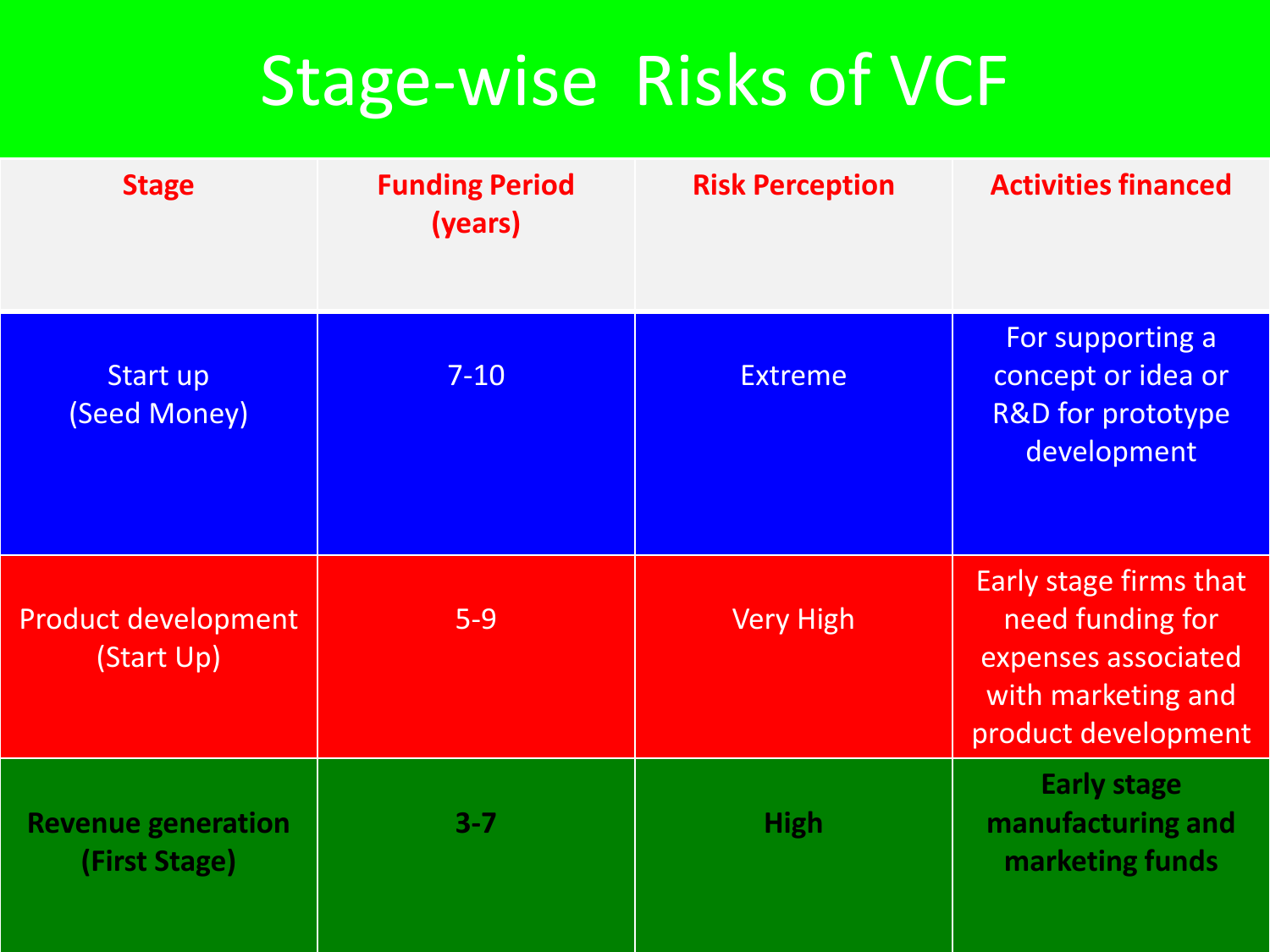| <b>Financial Stage</b>                     | <b>Period (Funds locked)</b><br>in years) | <b>Risk Perception</b> | <b>Activity to be</b><br>financed                                                                             |
|--------------------------------------------|-------------------------------------------|------------------------|---------------------------------------------------------------------------------------------------------------|
| Revenue generation<br>(Second Stage)       | $3-5$                                     | Sufficiently high      | Working capital for<br>early stage companies<br>that are selling<br>products, but not yet<br>turning a profit |
| <b>Revenue generation</b><br>(Third Stage) | $1 - 3$                                   | <b>Medium</b>          | <b>Expansion money for</b><br>a newly profitable<br>company                                                   |
| Profitable<br>(Fourth Stage)               | $1 - 3$                                   | Low                    | <b>Facilitating Exit (public</b><br>issue, strategic exit<br>through M&A, PE,<br>etc.)                        |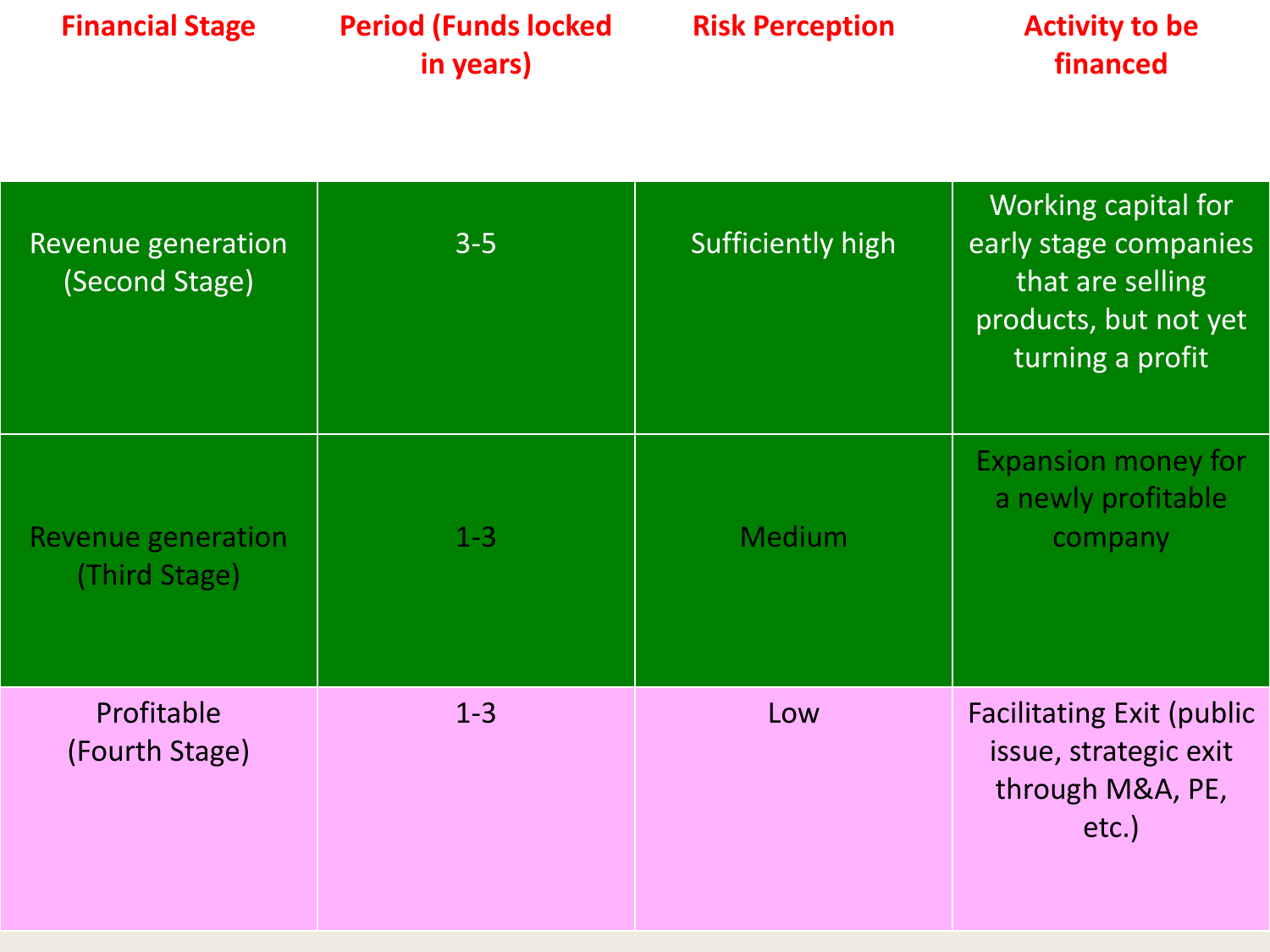#### VC Investment in USA - 2006



Startup (7%)

product Development(32%)

Generating revenue (53%)

**Profitable (8%)**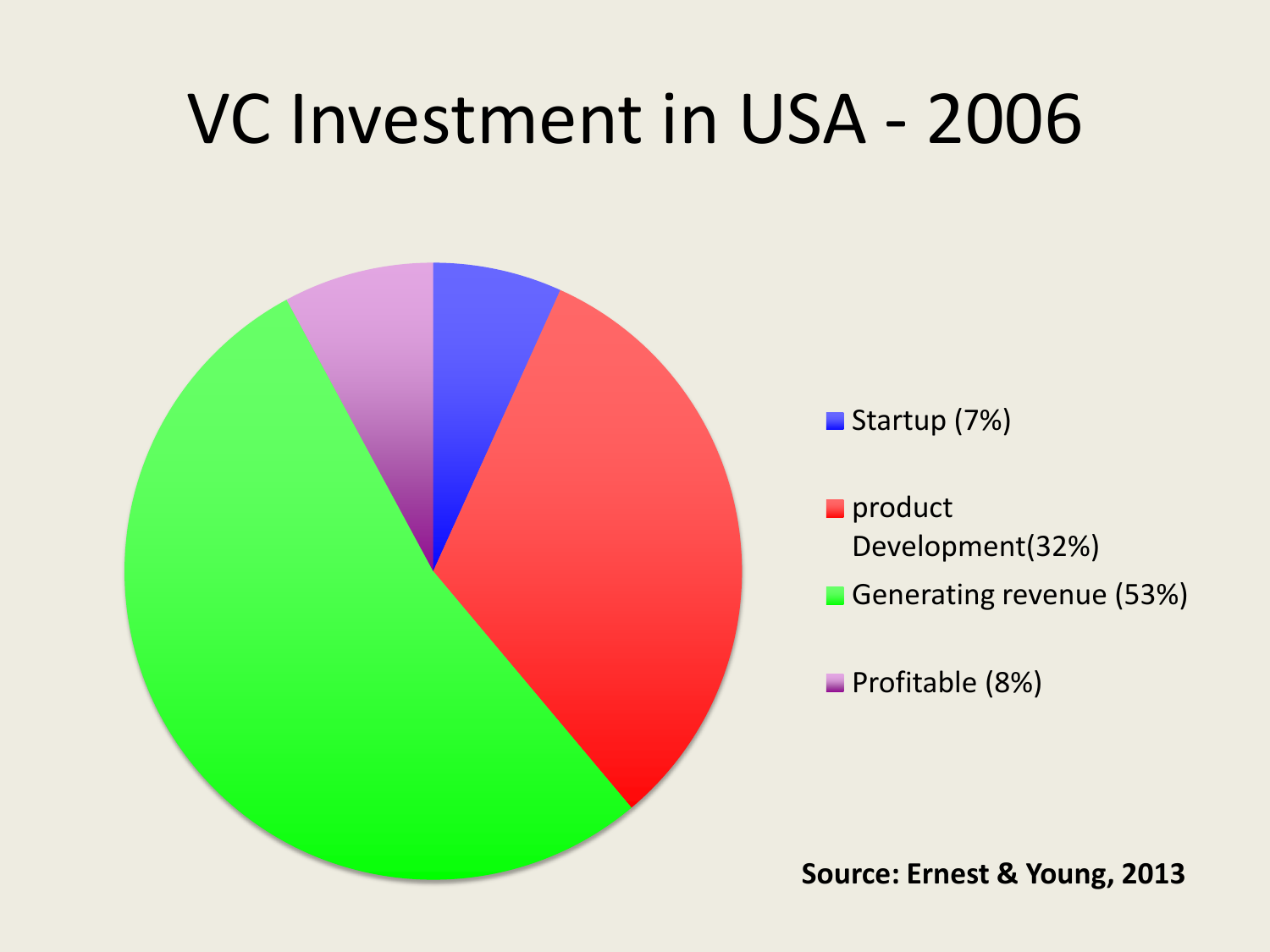#### VC Investment in USA - 2012



Startup (6%)

- **product Development (25%)**
- Generating revenue (65%)
- **Profitable (4%)**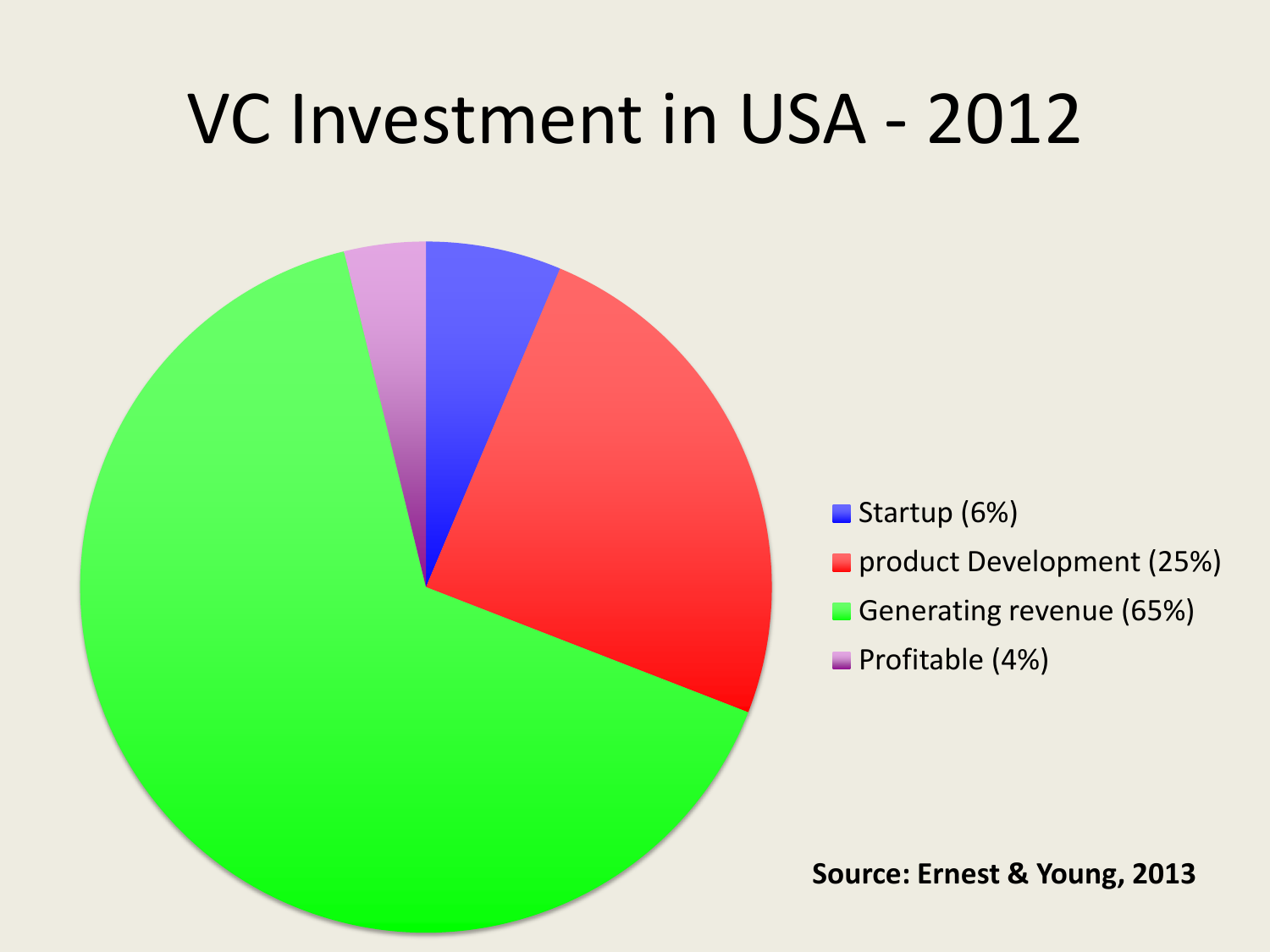#### VC Investment in India - 2006



Startup (6%)

- **Product development** (4%)
- Generating revenue (83%)

**Profitable (7%)**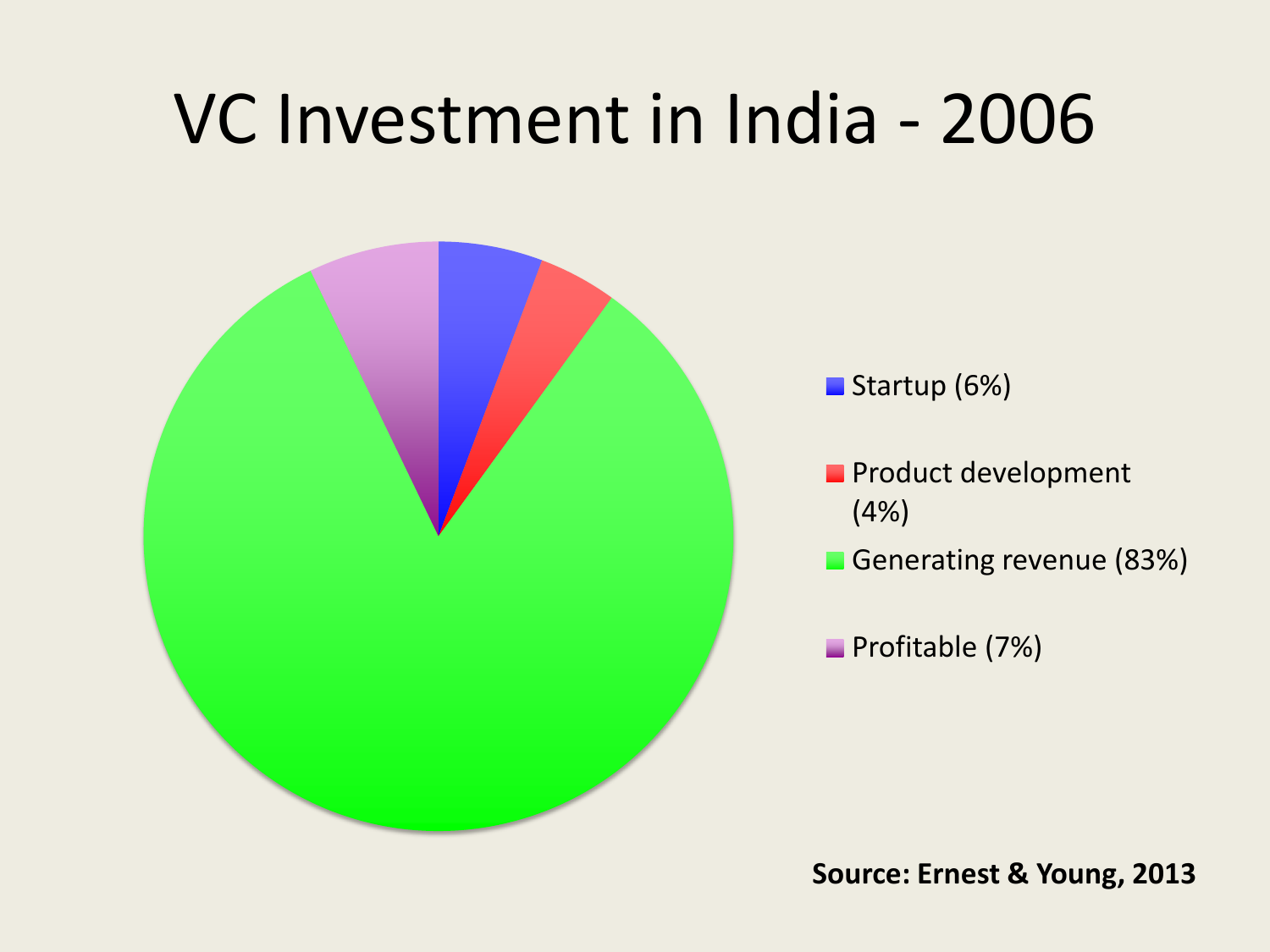#### VC Investment in India - 2012



Startup (1%)

- **Product development** (10%)
- Generating revenue (87%)

**Profitable (1%)**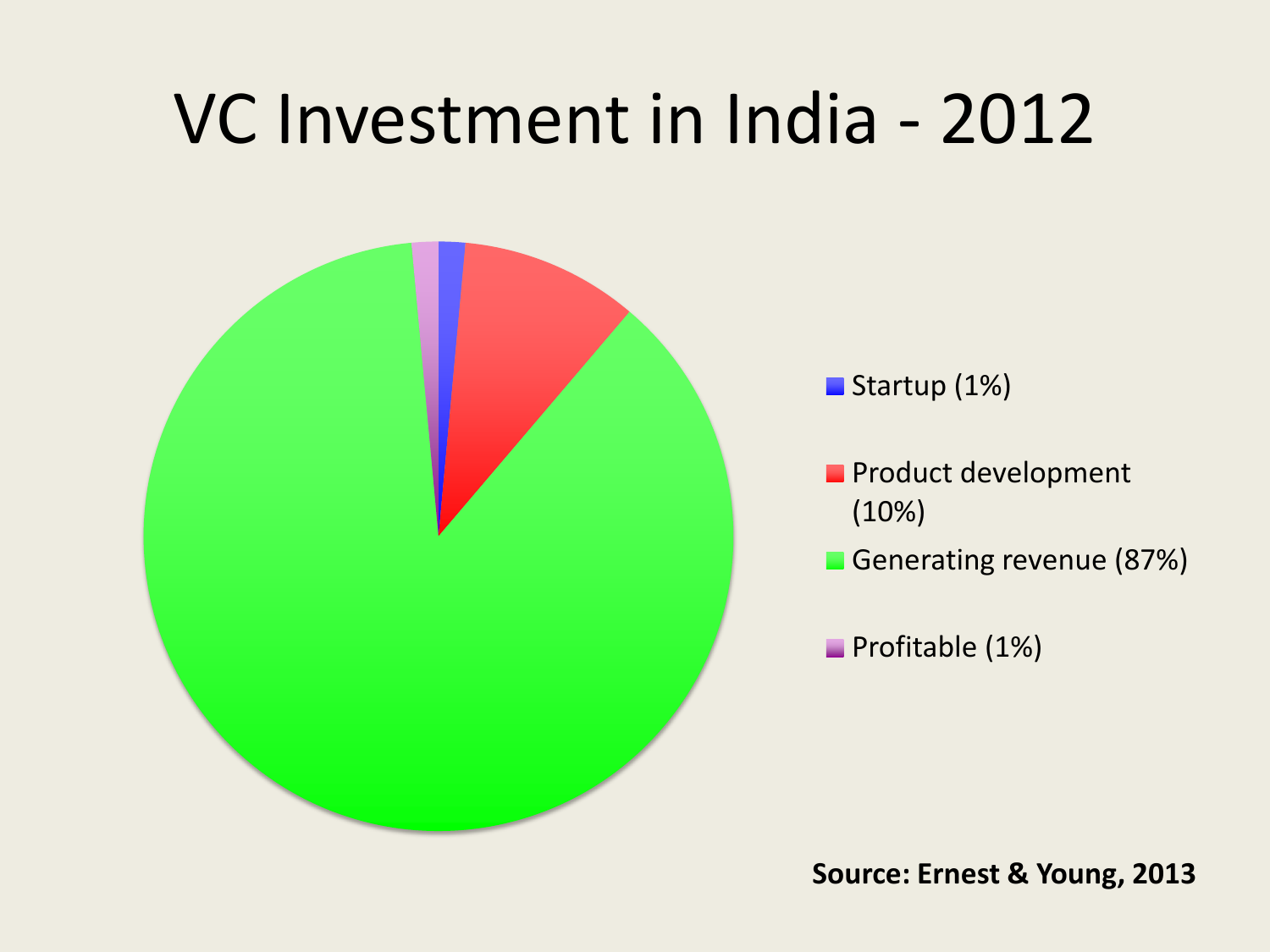#### From idea-selection to exit : The need for a shift in focus

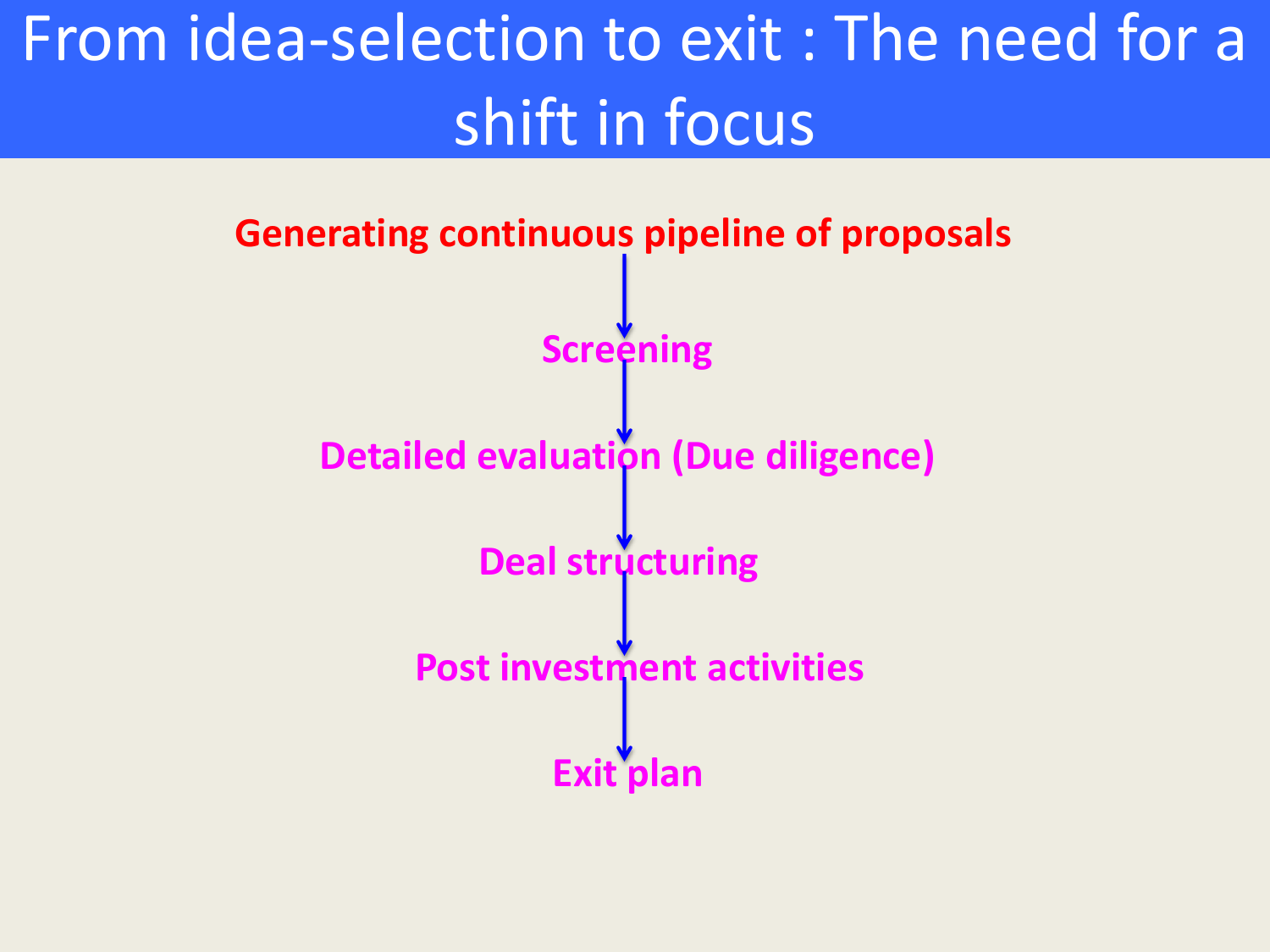## **Attributes that can drive growth of an innovation-driven firm**

- Ability to create
- Ability to feel comfortable with ambiguity
- Ability to go to the market with speed
- Ability to use heuristics
- Ability to collaborate
- Ability to co-create with customers

*Success of the VC industry in today's economy will solely depend upon the industry's ability to measure and manage intangibles*